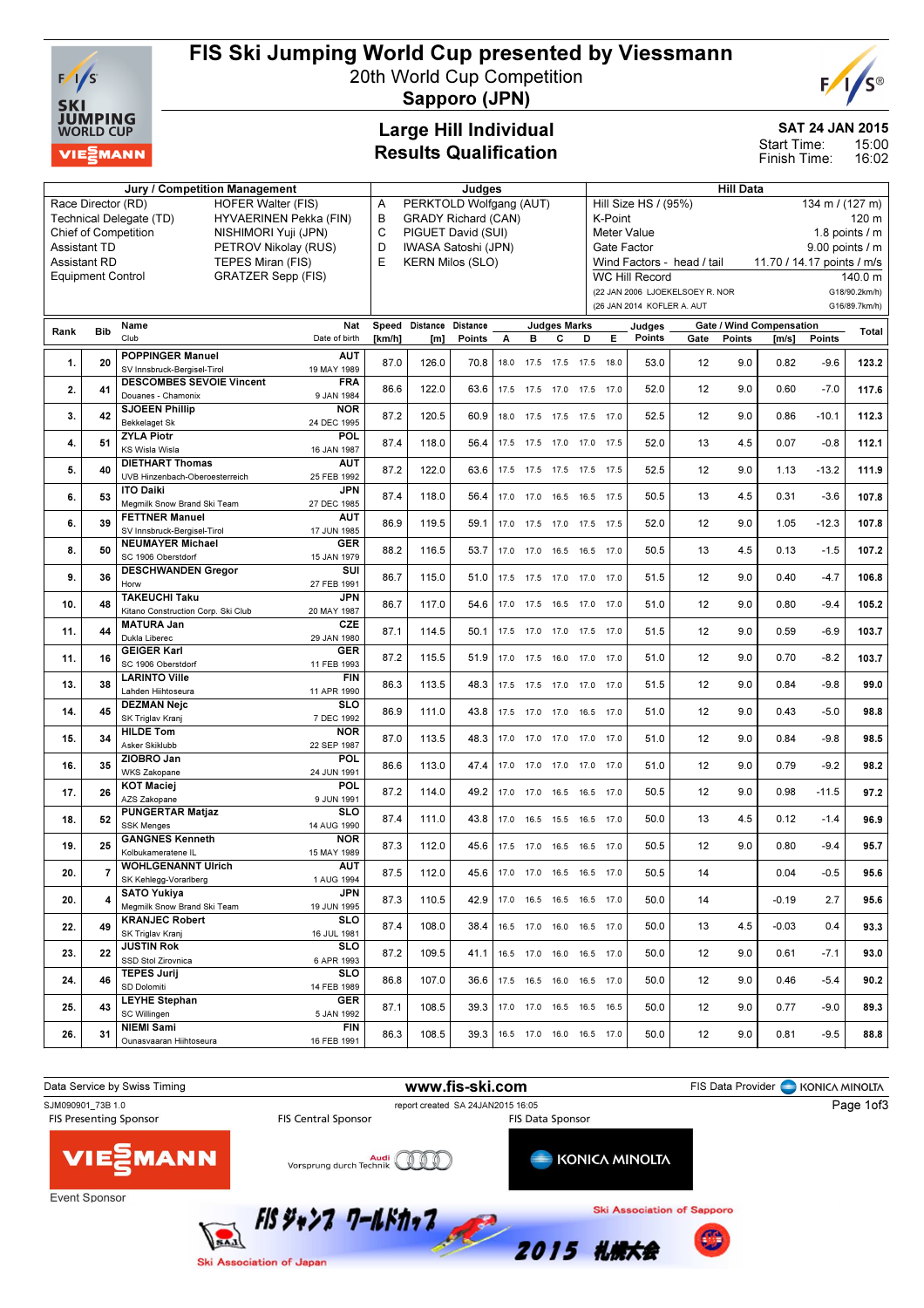

# FIS Ski Jumping World Cup presented by Viessmann

20th World Cup Competition



Sapporo (JPN)

### Large Hill Individual Results Qualification

#### SAT 24 JAN 2015 15:00 16:02 Start Time: Finish Time:

Rank Bib Name Club Nat Date of birth Speed Distance Distance [km/h] [m] Points Judges Marks A B C D E Judges Points Gate / Wind Compensation Gate / Wind Compensation<br>Gate Points [m/s] Points Total 27. 23 JOHANSSON Robert Soere Aal IL **NOR** 23 MAR 1990 86.9 110.5 42.9 17.0 16.5 16.5 16.5 17.0 50.0 12 9.0 1.14 -13.3 88.6 28. 1 HARADA Yumu Megmilk Snow Brand Ski Team JPN 15 SEP 1990 87.5 | 111.5 | 44.7 | 17.0 16.5 16.5 16.5 | 6.5 | 49.5 | 14 | 0.54 -6.3 | 87.9 29.  $27 \times 27$  WENIG Daniel SK Berchtesgaden GER 12 AUG 1991 87.5 108.0 38.4 17.0 17.0 16.5 16.5 16.5 50.0 12 9.0 0.84 -9.8 87.6 30. 33 ZNISZCZOL Aleksander KS Wisla Wisla POL 8 MAR 1994 87.1 107.0 36.6 16.5 16.5 16.5 16.0 16.5 49.5 12 9.0 0.77 -9.0 86.1 31. 47 FORFANG Johann Andre Tromsoe Skiklubb **NOR** 4 JUL 1995 86.8 107.0 36.6 16.5 16.5 16.0 16.0 16.5 49.0 12 9.0 0.82 -9.6 85.0 32 37 KUBACKI Dawid TS Wisla Zakopane POL 12 MAR 1990 87.2 | 104.5 | 32.1 | 17.0 16.5 16.5 16.5 16.5 | 49.5 | 12 9.0 | 0.57 -6.7 | 83.9 33. 11 JOHNSON Anders Park City Nordic USA 23 APR 1989 88.1 110.5 42.9 16.5 16.5 15.0 16.0 16.5 49.0 14 0.69 -8.1 83.8 34. 21 ITO Kenshiro Megmilk Snow Brand Ski Team JPN 8 JAN 1990 87.0 104.0 31.2 16.5 16.5 16.5 16.5 16.5 49.5 12 9.0 0.95 -11.1 78.6 35. 10 POLASEK Viktor Sk Nove mesto na morave **CZE** 18 JUL 1997 87.1 | 107.0 | 36.6 | 16.5 16.5 16.0 16.0 | 48.5 | 14 | 0.59 -6.9 | 78.2 36. 17 KLINGA Sebastian Lahden Hiihtoseura FIN 26 APR 1992 86.4 106.0 34.8 17.0 16.5 16.0 16.5 16.5 49.5 12 9.0 1.32 -15.4 77.9 37. 24 LAMY CHAPPUIS Ronan Bois D'amont **FRA** 10 SEP 1993 87.2 | 101.5 | 26.7 | 16.5 16.5 16.5 16.5 16.0 | 49.5 | 12 9.0 | 0.78 -9.1 | **76.1** 38. 14 HOLIK Frantisek Lsk Lomnice nad popelkou **CZE** 23 OCT 1998 86.9 | 106.5 | 35.7 | 16.0 16.5 15.5 16.5 | 16.5 | 49.0 | 14 | 0.77 -9.0 | 75.7 39. 32 SAKUYAMA Kento Kitano Construction Corp.Ski Team JPN 3 JUL 1990 86.3 98.0 20.4 16.0 16.0 15.5 16.0 16.0 48.0 12 9.0 0.19 -2.2 75.2 40. 2 SUZUKI Sho Minakami Ski Club JPN 20 APR 1990 86.7 103.5 30.3 16.0 16.0 16.0 16.5 16.0 48.0 14 0.49 -5.7 72.6 Not Qualified 41. 6 SHIMIZU Reruhi Megmilk Snow Brand Ski Team JPN 4 DEC 1993 87.9 95.0 15.0 15.5 16.0 15.5 15.5 16.0 47.0 14 -0.58 8.2 70.2 42. 9 EGLOFF Luca Grabserberg  $\overline{\text{S}}$ 6 JUN 1995 87.9 99.0 22.2 15.0 16.5 16.0 16.0 16.0 48.0 14 0.29 -3.4 66.8 43. 28 HAUER Joachim Bekkelaget Sk **NOR** 2 FEB 1991 86.3 95.0 15.0 15.5 15.5 16.0 16.0 16.0 47.5 12 9.0 0.46 -5.4 66.1 44. 5 YOSHIOKA Kazuya Tsuchiya Home Ski Team JPN 9 SEP 1978 88.0 90.0 6.0 15.5 15.5 15.5 15.5 15.5 46.5 14 -0.33 4.7 57.2 45. 19 KIM Hyun-Ki High1 Resort KOR 9 FEB 1983 87.0 | 95.0 | 15.0 | 15.5 15.5 15.5 16.0 16.0 | 47.0 | 12 9.0 | 1.21 -14.2 | 56.8 46. 13 RHOADS William UOP Sports Clubs USA 8 JUN 1995 87.8 98.0 20.4 16.5 16.0 15.5 16.0 16.0 48.0 14 1.01 -11.8 56.6 47. 12 POLYCHRONIDIS Nico EOS Dramas GRE 8 NOV 1989 87.7 | 95.0 | 15.0 | 15.5 15.5 15.5 16.0 16.0 | 47.0 | 14 | 0.63 -7.4 | 54.6 48. 15 CHOI Seou High1 Resort **KOP** 3 DEC 1982 86.3 90.0 6.0 15.0 15.5 15.5 16.0 16.0 47.0 12 9.0 0.66 -7.7 54.3 49. 3 WATANABE Hiroaki Tokyo Biso Group Ski Team **JPN** 18 SEP 1991 87.1 89.5 5.1 15.5 15.5 15.0 15.0 15.5 46.0 14 -0.22 3.1 54.2 50. 29 TOCHIMOTO Shohei Megmilk Snow Brand Ski Team JPN 21 DEC 1989 86.7 84.5 -3.9 14.0 14.0 14.0 14.5 14.0 42.0 12 9.0 0.23 -2.7 44.4 51. 30 PEIER Killian Vallee du Joux **SUI** 28 MAR 1995 86.4 84.5 -3.9 15.5 15.5 15.5 15.5 15.5 46.5 12 9.0 0.72 -8.4 43.2 52. 8 MORRICE Trevor Altius Nordic Ski Club **CAN** 23 SEP 1991 87.8 88.0 2.4 14.5 14.5 14.0 14.0 42.5 14 0.19 -2.2 42.7 53. 18 KARLEN Gabriel Gstaad **SUI** 10 MAR 1994 85.7 86.0 -1.2 14.0 14.5 15.0 14.5 14.5 43.5 12 9.0 1.28 -15.0 36.3 **Prequalified** 

| Prequalified |                            |             |      |       |      |  |     |     |      |        |  |
|--------------|----------------------------|-------------|------|-------|------|--|-----|-----|------|--------|--|
| 54           | <b>STOCH Kamil</b>         | POL.        | 072  | 123.0 | 65.4 |  | ں ا | 4.5 | 0.28 | $-3.3$ |  |
|              | KS Eve-nement Zakopane     | 25 MAY 1987 | 01.9 |       |      |  |     |     |      |        |  |
| 55           | <b>EISENBICHLER Markus</b> | <b>GER</b>  | 67   | 120.5 | 60.9 |  |     |     | 0.65 | $-7.6$ |  |
|              | <b>TSV Siegsdorf</b>       | 3 APR 1991  | ٥١.  |       |      |  | ں ا | 4.5 |      |        |  |
|              |                            |             |      |       |      |  |     |     |      |        |  |